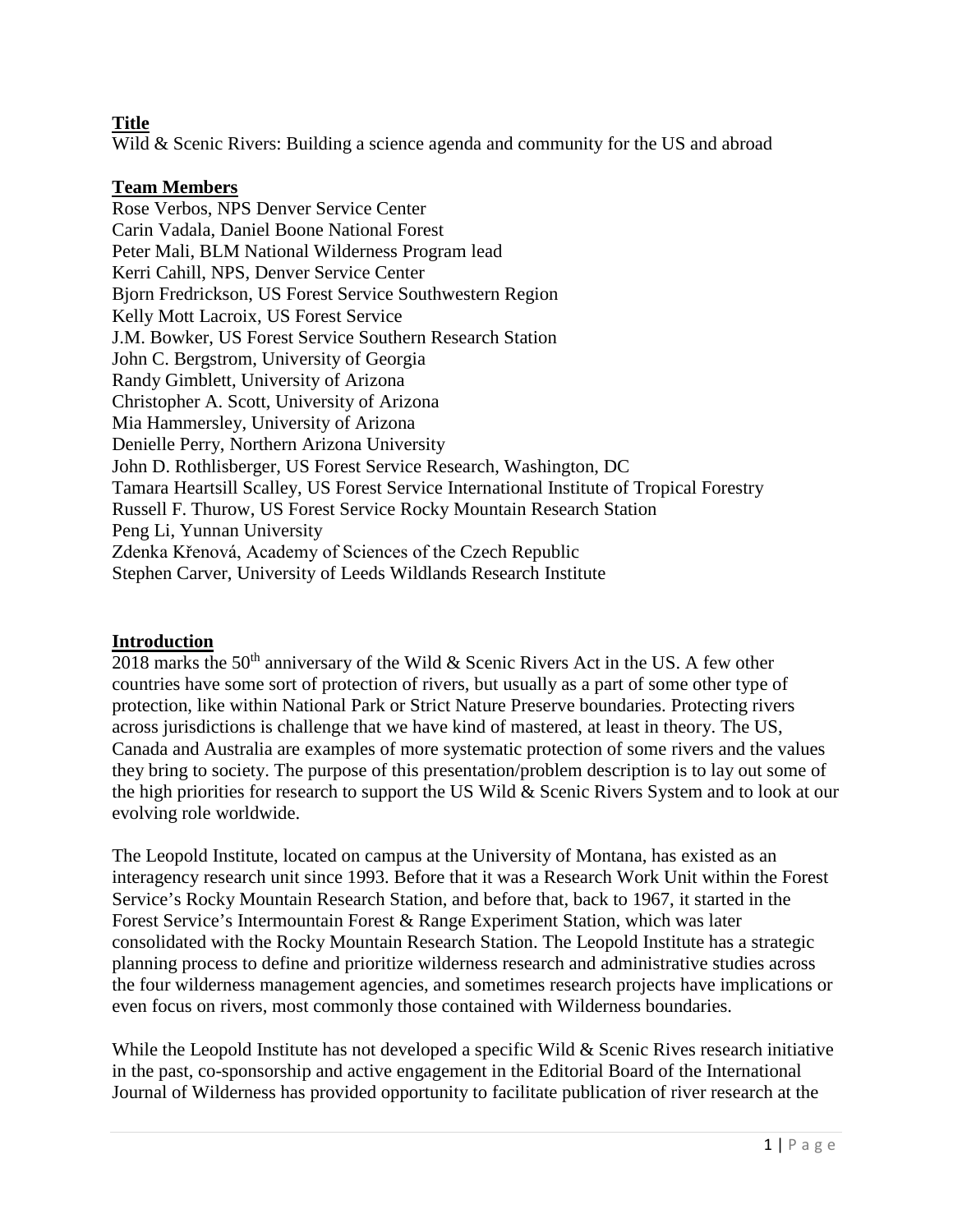"wild" end of the spectrum. Two of the Leopold Institute scientists (David Cole and Alan Watson) teamed to produce two special issues of IJW in December of 2000 and April of 2001, which attempted to present some research and protection strategy topics that were important at the time. A combination of peer reviewed and invited articles were an important compilation, and river managers and planners reached out to request more science in response to this compilation. The 50<sup>th</sup> anniversary of the Wild & Scenic Rivers Act provided the stimulation to again attempt to present some of the latest science and move farther in developing a science agenda for Wild & Scenic Rivers in the US. Reaching farther, this time coordinated by Steve Chesterton (the Forest Service National Wild Rivers Coordinator on the management side) and Alan Watson (the Forest Service social scientist at the Leopold Institute), there was an effort to extend the analysis to an initial worldwide assessment of some of the issues that the US research community could contribute to in a sense of Environmental Diplomacy. The  $50<sup>th</sup>$  Anniversary issue of IJW focused on Wild & Scenic Rivers was published in December of 2017, with 3 additional articles with international emphasis slated for April 2018.

## **Putting Wild Rivers into perspective**

Also serving as sort of a problem analysis or a proposal for a national Wild & Scenic River research agenda, I hope to also introduce some of the personalities involved in river research. Beyond just developing an agenda - over the last year in development of the special IJW issue, there has also been a sense of developing a community of interest with a stake in the science needed to support the Wild & Scenic River program.

In the special issue, an invited paper by Tim Palmer provided an overview of the history of the Wild & Scenic Rivers System in the US, much of it drawn from a new release of his book about this history, newly released in 2017. A review of this book was contributed by John Shultis of the University of Northern British Columbia in the IJW special issue. Tim's paper referred to the legacy that is our Wild & Scenic Rivers Act, as a bequest, an inheritance, a heritage, endowment or gift from the people of 1968 to future populations.

There were many legacies created in the era of the 1960s that are sometimes forgotten. This context for political action was a unique time in the US and one that many countries have not experienced. Much like my teen-age daughter refers to 1960s and 1970s music as " $20<sup>th</sup>$  Century music," I think the younger generation must also think of the political actions and the rights movements of the 1960s and 1970s as 20<sup>th</sup> Century activism. With the Civil Rights Act, the Wilderness Act, the National Trails Act, the Clean Water and Clean Air Acts and extensive social rights movements, our country's consciousness extended across rights for minorities, to all humans, to animals and to the environment itself. I won't go into the history of the WSR Act, as Tim Palmer did in his book, his article, and in a University of Montana lecture that is captured on the Wilderness Institute web site from February 13, 2018. But I will just put up a brief example to make sure we are all on the same track. And I will focus on Montana and the contrast between Montana with only 2 Wild & Scenic Rivers and Idaho with 22.

Typical of the "rivers" admitted into our WSR system is the Flathead River in Montana, it includes what many might think of as multiple rivers and multiple categories (wild, scenic, recreational) that guide protection. Originally brought to national attention in 1957 in an article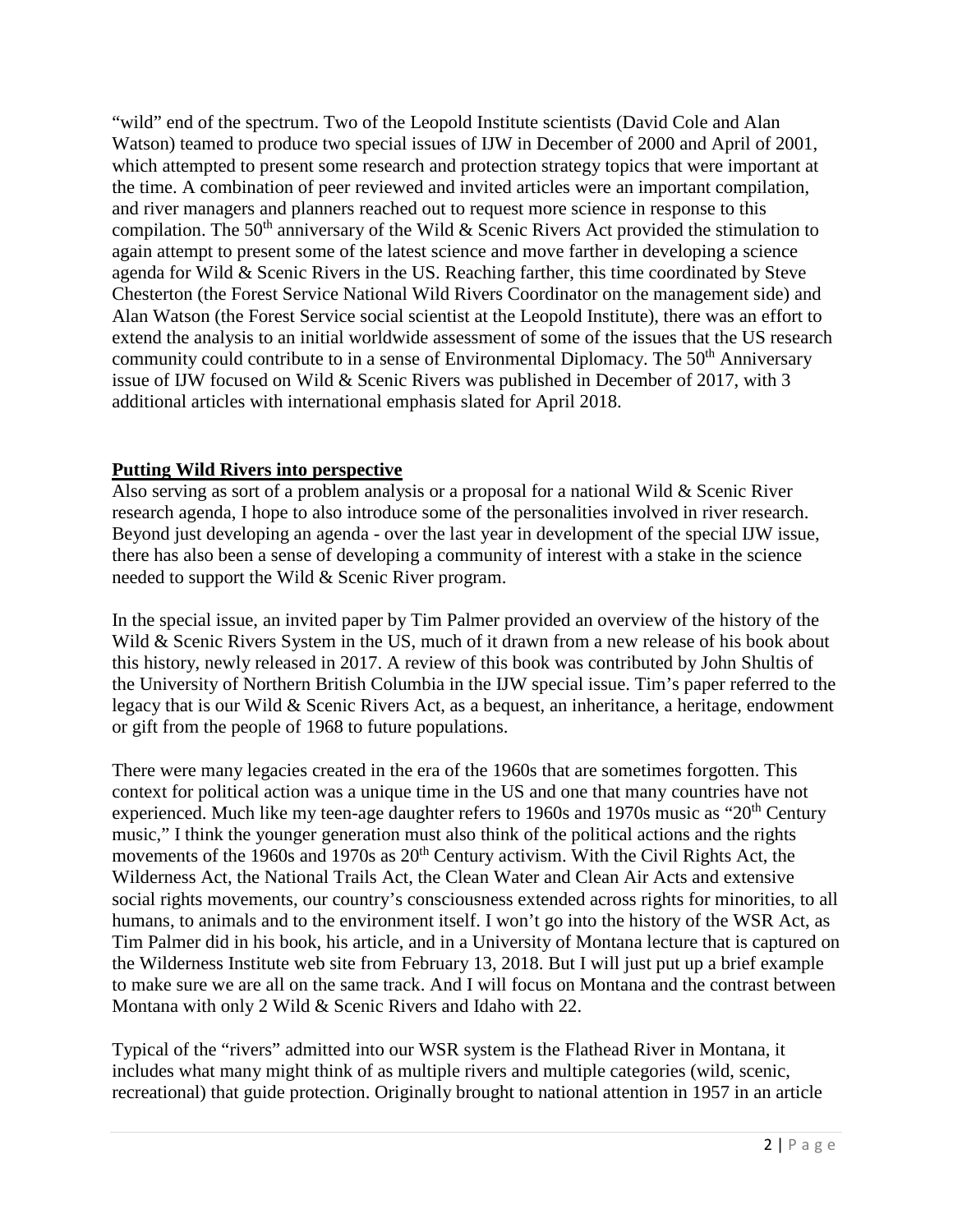by John Craighead, a well-known Montana scientist, the Middle Fork of the Flathead was threatened by the dam building epidemic in post-World War II in the US. But it was not included as one of the original 8 "rivers" that received immediate designation with the Act in 1968. By 1976 it was designated, and it still protects 219 miles of Montana rivers. The other WSR in Montana is about 150 miles of the Missouri managed by BLM, though there are as many as 50 additional rivers and streams that have been recommended for designation by pubic action groups (c.f. http://healthyriversmt.org/our-proposal/ Montanans for Healthy Rivers). Okay, with that brief background let's try to put together some ideas for a coordinated science program to support managers tasked with protecting such a complex system. We've never developed an Institute or a Center for Wild & Scenic Rivers like we have for Wilderness, and we don't really have a coordinated research program with focus on this land classification. Why?

### **Building a Wild and Scenic Rivers science agenda**

I am not going to do an extensive literature review to identify all science associated with rivers. You can imagine it is going to be pretty extensive, spanning a tremendous biophysical range as well as human values associated with recreation, domestic water supplies, subsistence and transportation. But within the Wilderness literature it is pretty easy to see some research that has historically been very closely tied to the scientific and recreation values of wilderness. For instance, in 2000 Luna Leopold wrote a piece where he reviewed some of his times in wild places doing geomorphology and hydrologic cycle research. In his essay he titled "The Value of Fear," in 2000 (he passed away in 2006), this son of Aldo Leopold described a research lifetime to understand relatively undisturbed rivers, and thus the effect humans have on rivers when they are disturbed. The personal story behind his lifetime of geomorphology science was deeply integrated with his lifetime commitment to the concepts his father advanced as an ecologist. He argued that the management of water resources cannot be successful as long as it is naïvely perceived from an economic and political standpoint, much as his father argued about the land resources.

# **Fish & Fire & Climate**

Besides the geomorphology and hydrology research that has been done on wild rivers, I just simply lumped "fish and fire and climate" together as research that is clearly visible and largely attributable to opportunities arising from some of the large wildernesses in the western US. In areas where fires have been able to contribute substantially to the landscape, a great deal of research has been conducted to understand historic patterns of vegetation cycles, woody debris and soil movement into rivers, and their effects on fish populations. Russ Thurow of the Rocky Mountain Research Station in Idaho is very visible and describes some of the research in the FC-RNRW in the current IJW special issue. In fact, he and his co-authors received the Forest Service Chief's award for explaining the value of pristine (relatively untrammeled) wilderness catchments to the understanding of the role of high elevation, large, well connected aquatic habitats in a time of environmental change and threats to biodiversity. Again, without an extensive literature review on this topic, but a very visible one that points out the role of pristine environments and lack of human manipulation to the study of fish, fire effects and climate change.

### **Invasive plants: "Stewards, Guardians or Gardeners?"**

In the 2001 IJW special issue two managers on the FC-RNRW teamed to explain the complexity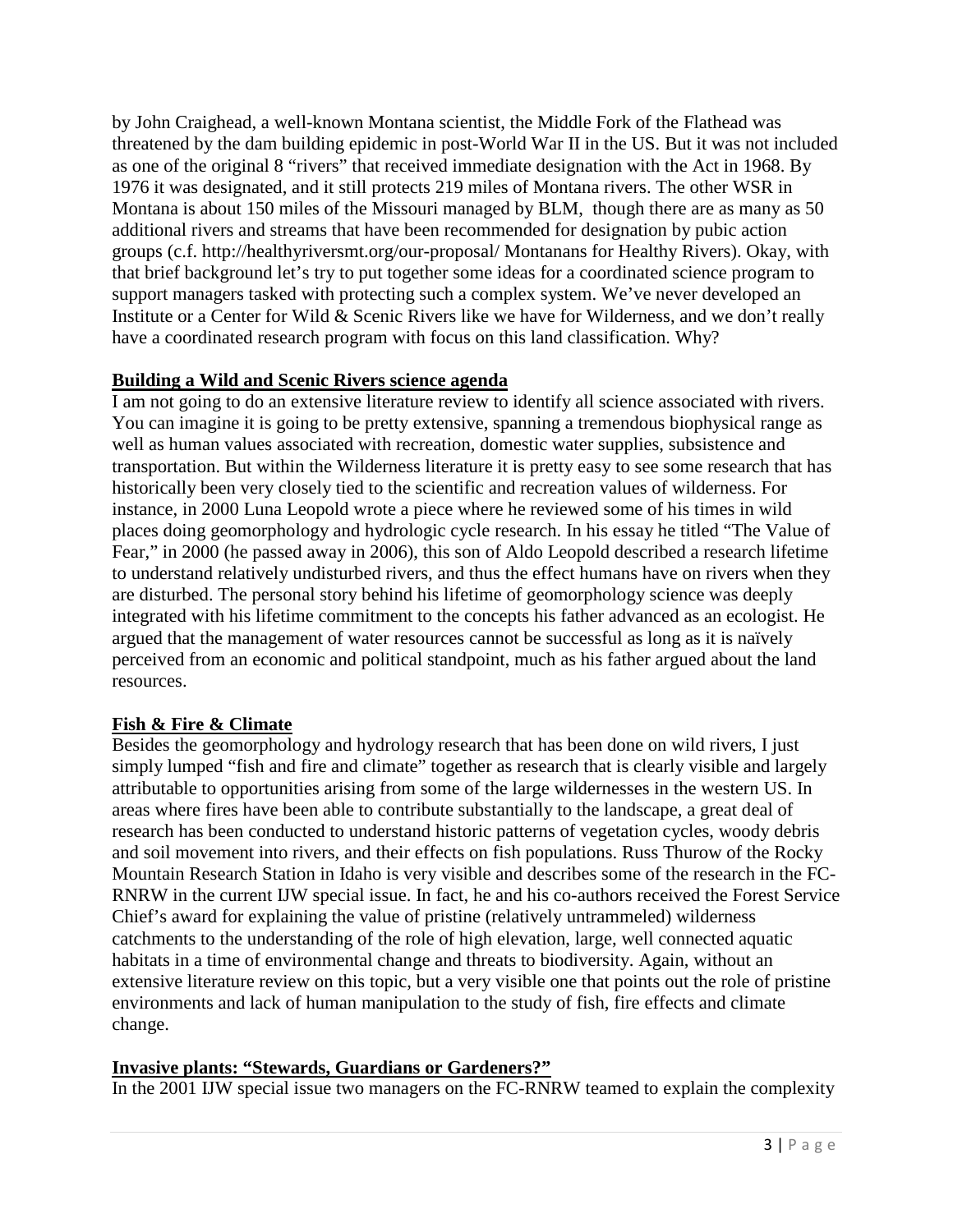of managing a Wild & Scenic River in the war against invasive plants. In a very good presentation of the dilemma of whether their role is as guardians of the wild influences or gardeners to try to intervene in a way that protects natural process based on scientific understanding, the managers pointed to the science available to help them make decisions. Managing invasive plants in wilderness is not exactly the same problem as managing them along a Wild & Scenic river, particularly, if like in Salmon River country, the river flows both inside and outside the wilderness on its journey to distant population centers and the many uses of importance there. For the Main Salmon River, they emphasized that the evidence suggests they can't let off with their invasive management program, they need to think more about restoration and less about treatments, work more with partners to get the work done, expand education and awareness programs, expand inventories and early detection tasks, and extend management planning beyond the borders of the Wilderness or Wild & Scenic River to better coordinate with other entities.

### **Recreation**

The most visible, systematic river-oriented research program among the federal agencies, (that could have evolved into something more like the Leopold Institute), was a river recreation research unit at the Forest Services' North Central Station in St. Paul, Minnesota, in the 1970's and 1980's. Heralded as a new program, it systematically compiled and analyzed results from studies on 45 rivers from 1978 to 1981 and hosted or contributed too many social science conferences, workshops and publications. Their program was simply described as "to determine how rivers are being used for recreation, by whom, and why."

There was a lot of excitement about this research unit in the late 1970s and early 1980s; everyone wanted to be involved and contribute to an extensive and growing literature on river management issues related to recreation users. They anticipated that with so much research happening they could help people increase enjoyment of river visits and guide managers in development of facilities and programs.

Their commitment to helping managers would have likely led to more complex descriptions of problems they face. While they remained focused on increased use and increased management presence, they acknowledged that the agency managers also have a responsibility to protect the environment. This probably would have led to study of the impact of other threats to rivers than just recreation use, much as it did within wilderness science. Wilderness science also started with an almost complete focus on recreation and its management as the primary threat.

Particularly after the North Central Station river recreation research unit disappeared in the late 1980's, river research certainly continued. However, with less of an emphasis on a coordinated approach to science for our national rivers, and more of a focus on general specific problems or issues that just happened to exist on rivers as well as other areas, particularly wilderness. The Leopold Institute conducted and funded studies on many rivers in the 1990's and early 21st century, but most commonly because managers were trying to apply solutions to rivers within their wildernesses or other wildlands, not due to any major strategic planning to provide science to support a system of rivers.

### *Future*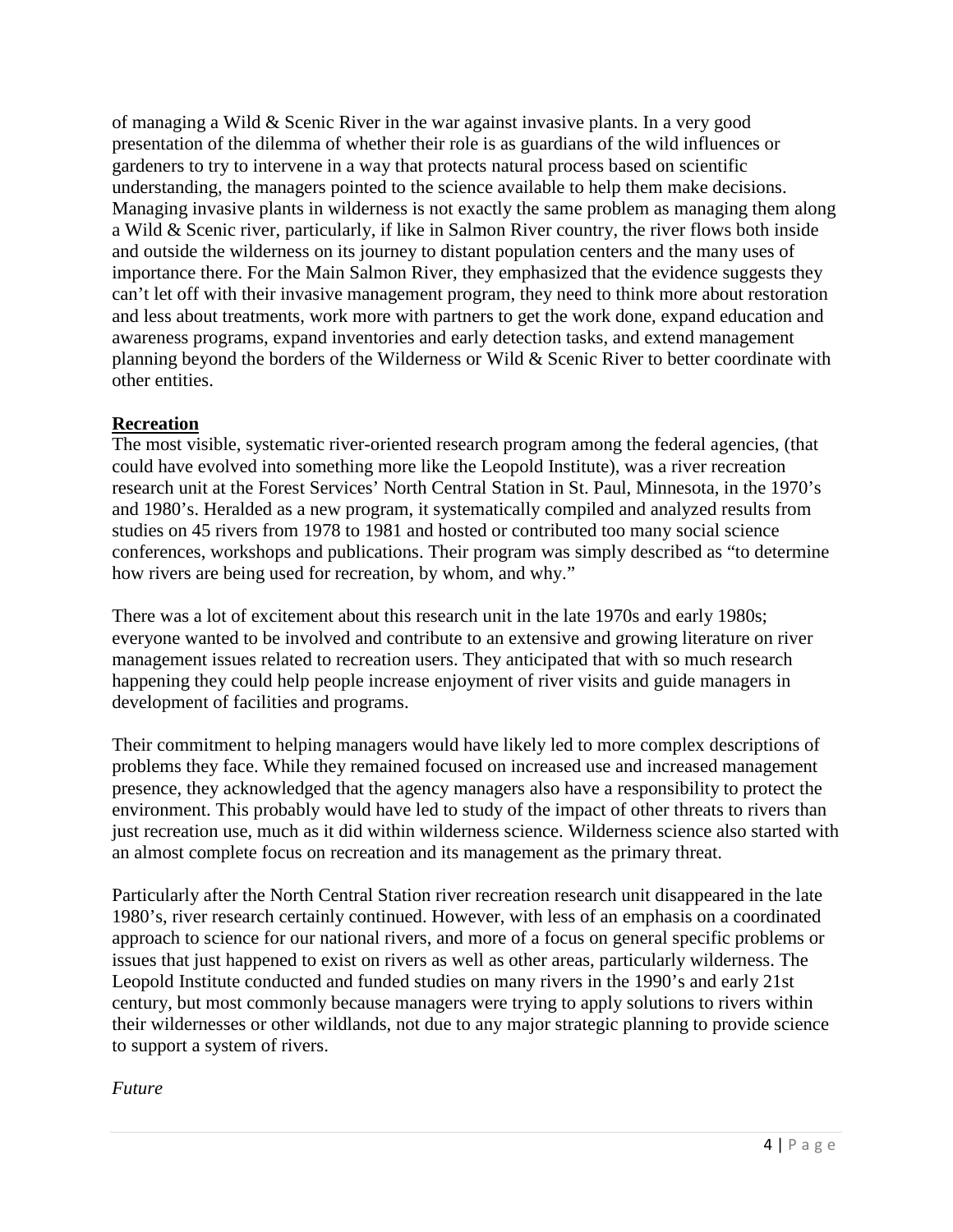The future of Wild & Scenic Rivers science will likely continue to include geomorphology and hydrology research that capitalizes on the relative absence of humans and their influences, science to support understanding of fish, fire and climate change will continue particularly where long-term data exists, mostly in western, large, high elevation wilderness, and some sort of recreation research to support planning at specific areas will likely always be in demand. But additionally, from the assemblage of targeted papers in this December 2017 special issue, a strategic approach to defining problems and prioritizing them could emerge. The rest of this presentation/proposal is aimed at a brief overview of 8 research topics that have emerged from this community of interest coming together for this purpose. Historians and scientists from federal agencies, universities and non-profit organizations participated by writing articles, soliciting articles, reviewing articles and reading and discussing these articles. A simple proposal would be to combine the research questions identified within these articles with on-going historically significant science compatible with the Wild & Scenic rivers purpose. This would allow a science program to emerge within the federal science administration or a community of interest committed to protecting the values associated with wild, free-flowing, undeveloped river systems.

- Economic benefits.
- •Ecosystem services as outstandingly remarkable values.
- •Better ecosystem and social representation.
- •Research to support recreation management decisions.
- •Monitoring to understand positive and negative effects of restoration through dam removal and re-watering streams.
- •Ways to better link protected river designation and management to aquatic diversity.
- •Collaboration in worldwide assessments of rivers to understand human health and environmental protection policies globally.
- International collaboration to understand the contribution of river protection to quality of life and the environment.

### **Economic benefits**

Bowker and Bergstrom, a team representing Forest Service Research and the University of Georgia, offered a complex, comprehensive model of the economic benefits of Wild & Scenic Rivers. Their model included both use and non-use values and they reviewed this literature in order to summarize just how much we do know and emphasized how much we don't know. In this model they emphasized that we know Wild & Scenic Rivers can have many revenue functions, not only from visitors, but also from concessionaires, businesses and local residents. Government expenditures to accomplish management objectives also can contribute to economies. Direct sales, trip service expenditures, indirect economic effects, leases, building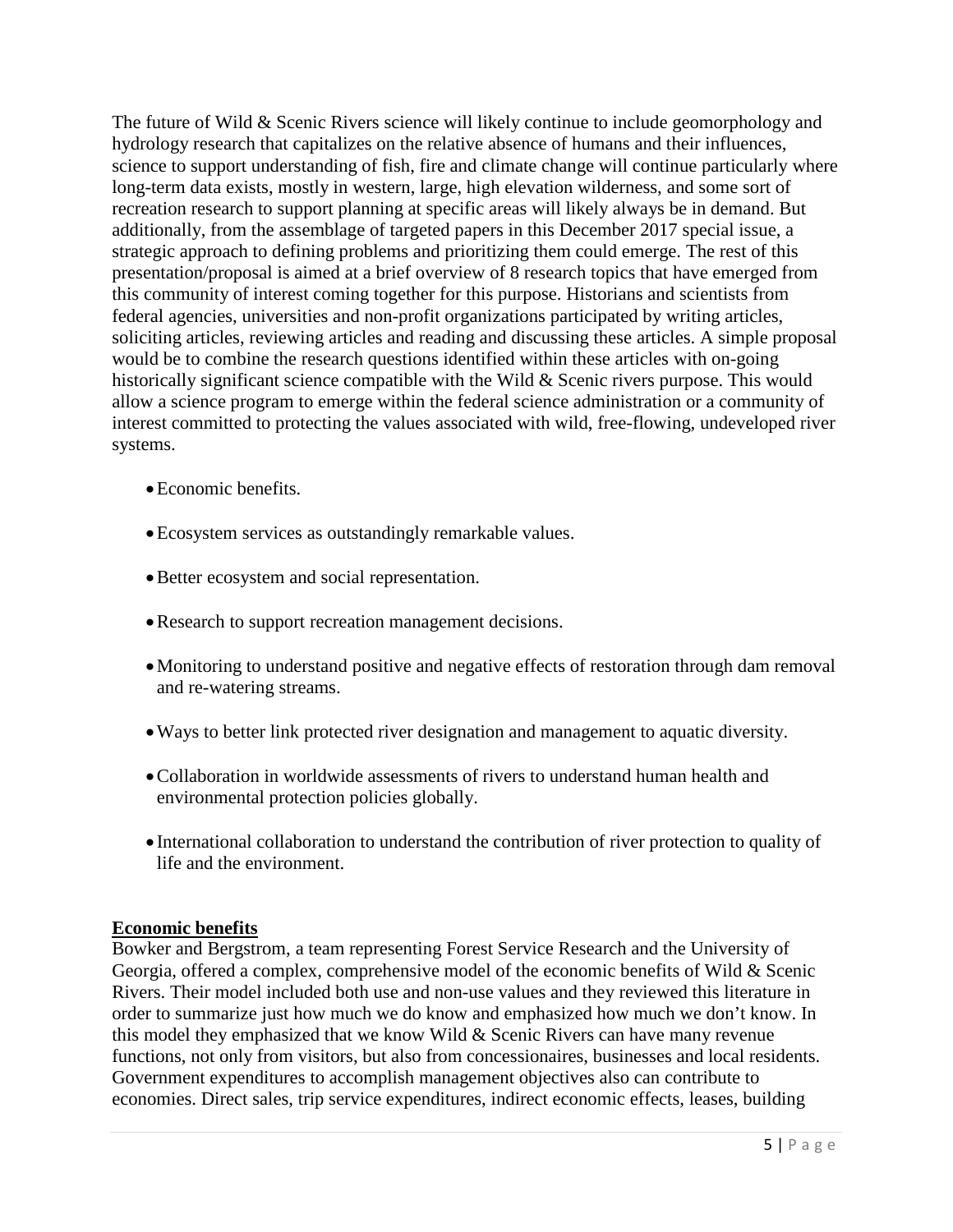facilities and infrastructure all require money to turn over with easily quantifiable benefits.

Our knowledge about these economic effects does not extend across an enormous population of rivers and communities. These economists list a range of expenditure level findings and conclude the average expenditures per person per trip with and without one particular river (the Salmon) can be really different. Simple extrapolation of results would be pretty difficult. Total Industrial Output also varies substantially, but what is demonstrated clearly is that different studies used very different economies to judge the secondary effects. While they argue that in most cases these expenditures are more accurately considered transfers within an economy (such as the US economy), when economic analysis is done on one or several counties, one or two states, or even small riverfront towns, the results are difficult to compare. Lack of standardization for studies that produced existing knowledge limits the application.

# *Questions*

Several strategic research questions emerge related to examination of these mostly useassociated values of rivers in the US. First of all, that the existing science is piecemeal and dated. We would assume that the river recreation research initiative in the 1970's and 1980's was more systematic with some level of oversight to assure diversity and some standardization. As well as initial hopes that through replication or long-term monitoring knowledge would remain up to date. The lack of any conclusions by wild/recreation/scenic classification is disappointing, since this classification system is at the heart of the WSR Act and implementation. Making decisions about what to classify within each category could be better informed if this knowledge existed. And while we are going to talk next about off-site values, one conclusion from looking at available science is that there isn't a great deal of knowledge about non-use values, or even offsite use values.

- Science is piecemeal and dated.
- Need to disaggregate any science by wild, scenic and recreation.
- Off-site benefits likely to be at least as significant as on-site, but not assessed well. Most studies have focused on on-site values.
- Valuing based on a more complete estimate of the benefits provided will help ensure that priorities are set such that healthy river ecosystems and appropriate visitor services are provided and maintained to leave these areas available in their exceptional state for future generations.

# **Ecosystem services as outstandingly remarkable values**

In the article by Bowker and Bergstrom, and Perry, it was strongly suggested that it might be appropriate to think of both use and non-use values within an ecosystem services framework. And beyond that, use can be divided into current use and future use. Describing future use (and non-use) values, some of which we have not even realized yet, really captures the essence of the Wild & Scenic Rivers system, and when values are calculated in perpetuity can accumulate really high values to society.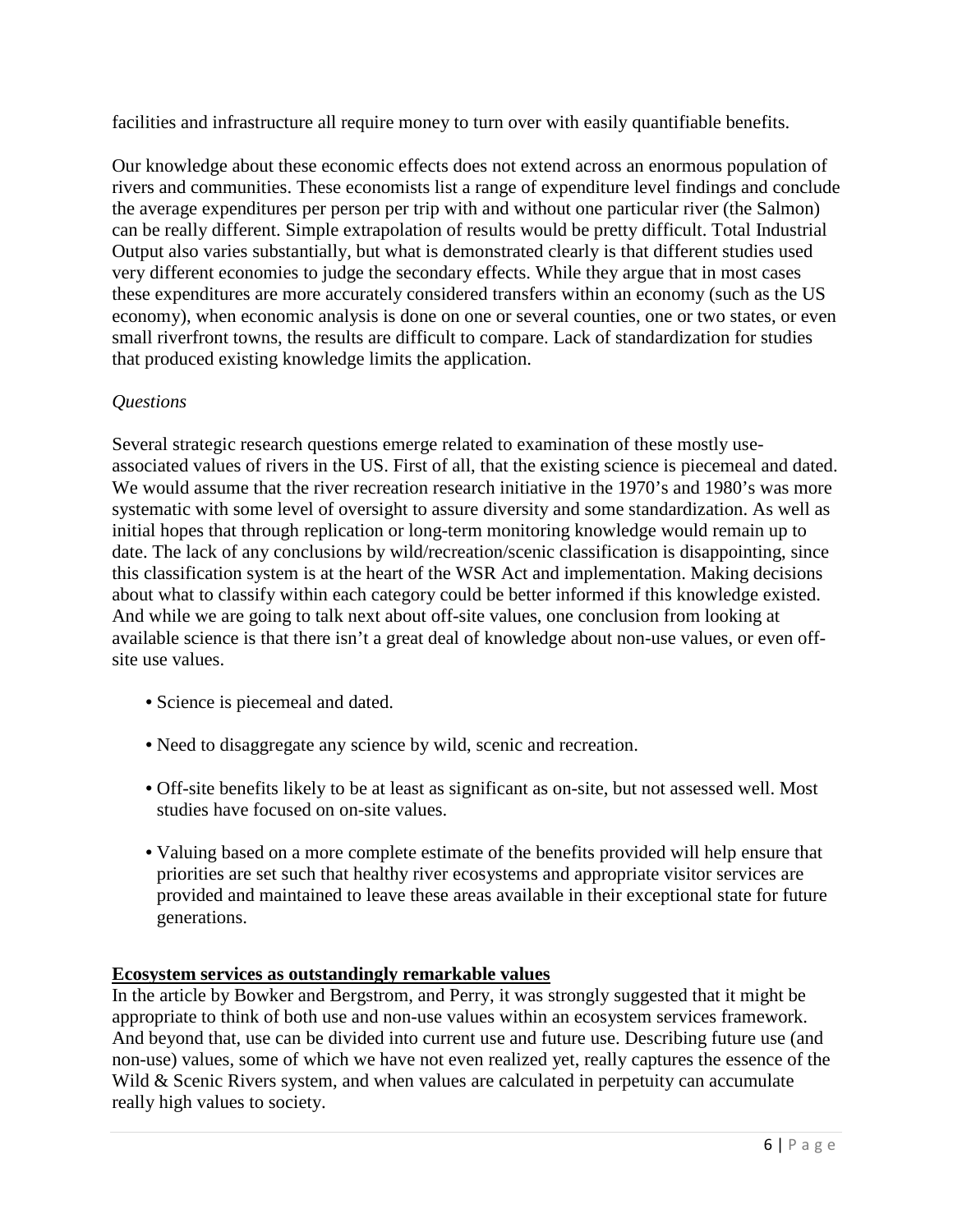Perry argued that there has been very little use of ecological, botanical, water quality, hydrology and traditional use values in designation of Wild and Scenic Rivers and a more accurate account of values and tradeoffs could be apparent through categorizing ORVs and Benefits by Ecosystem Service Values.

## *Questions*

Some questions come up related to the possibility or the value of incorporating ecosystem service analysis into ORV assessment. First of all, does this approach offer something in terms of the ability of stakeholders to engage more deeply than with a simple listing of ORVs, which may be pretty general and require lots of interpretation at the time of policy development? Second, does an ecosystem services oriented approach help achieve the public purpose of protected rivers by allowing more analysis of costs associated with protection. Methods have been developed and are being applied which not only talk in terms of tradeoffs with the public, but will also allow them to understand how their relationships with these rivers might change due to designation or policy implementation. And third, if we have the ability to understand how well the range of benefits are protected, we might be able to more strategically attempt to protect ones that are not protected extensively now, through designation or simply changes in management approaches.

- •How does reframing Wild & Scenic and Outstandingly Remarkable Values into a politicaleconomic framework help stakeholders weigh tradeoffs and inform decision makers?
- •Develop methods of highlighting tradeoffs promise of ecological economics approaches – costs and values.
- •How well are ecosystems and their benefits protected?

### **Better ecosystem and social representation**

This question of how well benefits are being protected can lead us to research questions about representation. Representation can be analyzed for eco-regions, as Perry suggests, or across different socio-economic communities or other aggregates of individuals. There are many states and maybe ecosystem types, as well as some social groups that do not have relationships with WSRs. And some (Montana 2, Idaho 22) are quite curious in their distribution if we look at it by political boundaries, but may make sense by eco-region or other criteria.

### *Questions*

There are some systematic research possibilities from this research topic. If we had some sort of strategically selected eco-regions, we would understand the distribution of benefits of our WSR system better. Applying this framework to the 3213 eligible rivers listed in the National Rivers Inventory may give great insight into the benefits of designation beyond local interest. Advocates for ecosystem services approaches to climate change adaptation planning would suggest understanding river protection within some sort of consistent eco-region framework could help guide understanding vulnerability assessments and potential adaptation options. Social justice demands would support better understanding of a combination of ecological and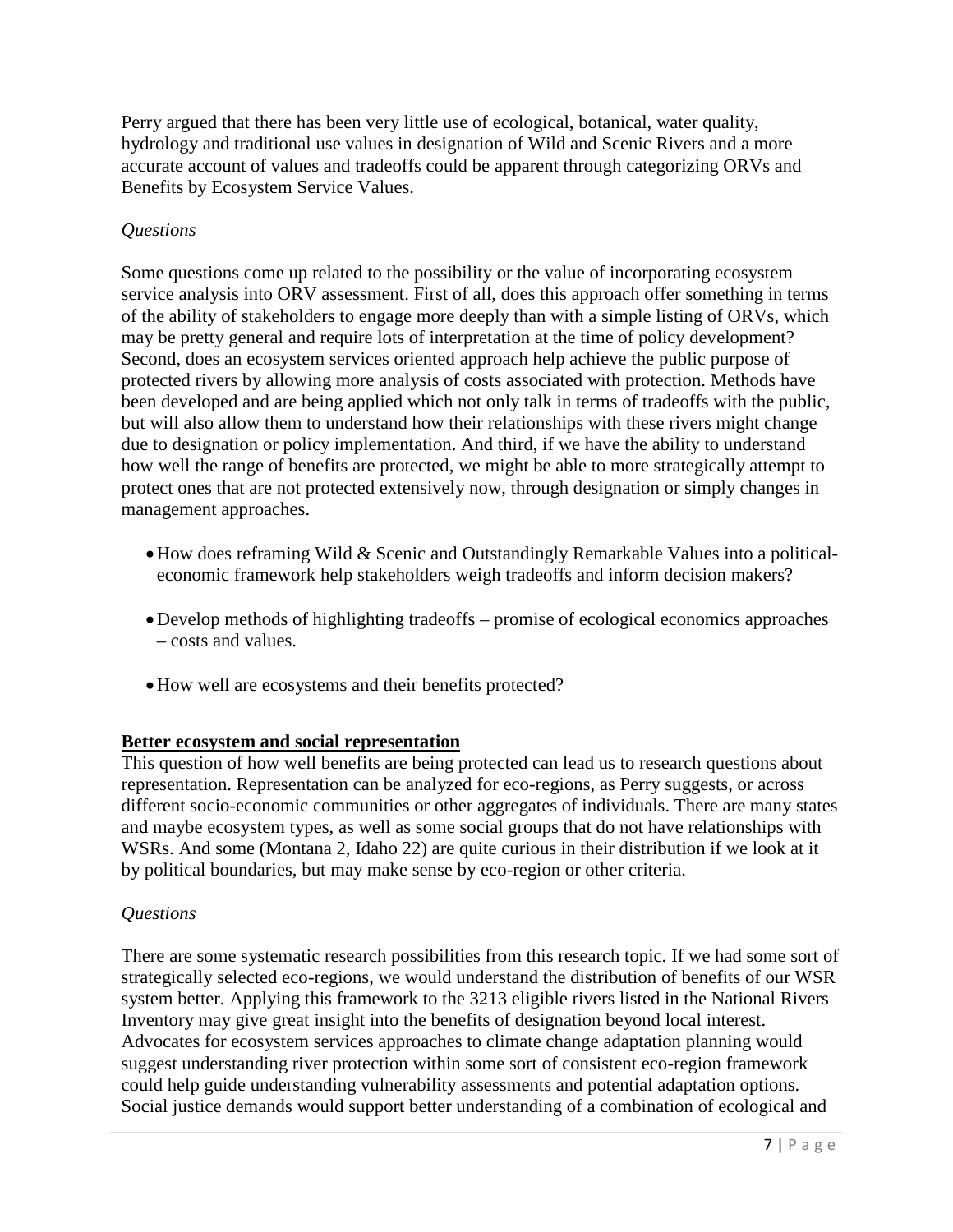social representation of benefits and uses of our WSR system. Evaluating tradeoffs in a more complex way than political jurisdiction and influence can improve transparency of public lands stewardship.

- Study ecosystem services by consistent eco-regions.
- Evaluate eligible rivers (3213 NRI) within eco-regions and the ecosystem services they provide.
- Understand river protection and climate change influences.
- Distribution of benefits across society.
- Evaluate tradeoffs within a sociopolitical stage to identify winners and losers based on relationships with these rivers.

#### **Research to support recreation management decisions**

These authors have some very specific research questions that could be addressed systematically. This sliding scale analysis that is advocated in this interagency effort requires managers to determine the level of uncertainty, risk, controversy and public interest to determine how much effort they put into collecting information and making decisions. The more uncertainty, risk, controversy and public interest places have, the more likely the planners and managers need to take more complex, thorough approaches to making decisions.

### *Questions*

It appears that research could offer assistance with this assessment task and contribute to defensible conclusions about the uncertainty, risk, controversy and public interest in issues at a particular river. If defensible actions are to be developed, research then could contribute substantially to traditional recreation research questions surrounding describing desired conditions, analyzing impacts of different activities, facilities and services, selecting indicators, determining thresholds, establishing capacities and developing monitoring protocols. Much as in the 1970s and 1980s, a major initiative, coordinated with implementation of this Visitor Use Management strategy could be initiated.

- Research to determine uncertainty, risk, controversy and public interest to help make decisions about the sliding scale level of time and resources to invest.
- Research to provide the foundation for visitor use management actions:
	- •Defining desired conditions.
	- •Analyzing impacts of different visitor activities, facilities and services.
	- Selecting indicators.
	- Determining thresholds.
	- •Establishing capacities.
	- •Developing monitoring protocols.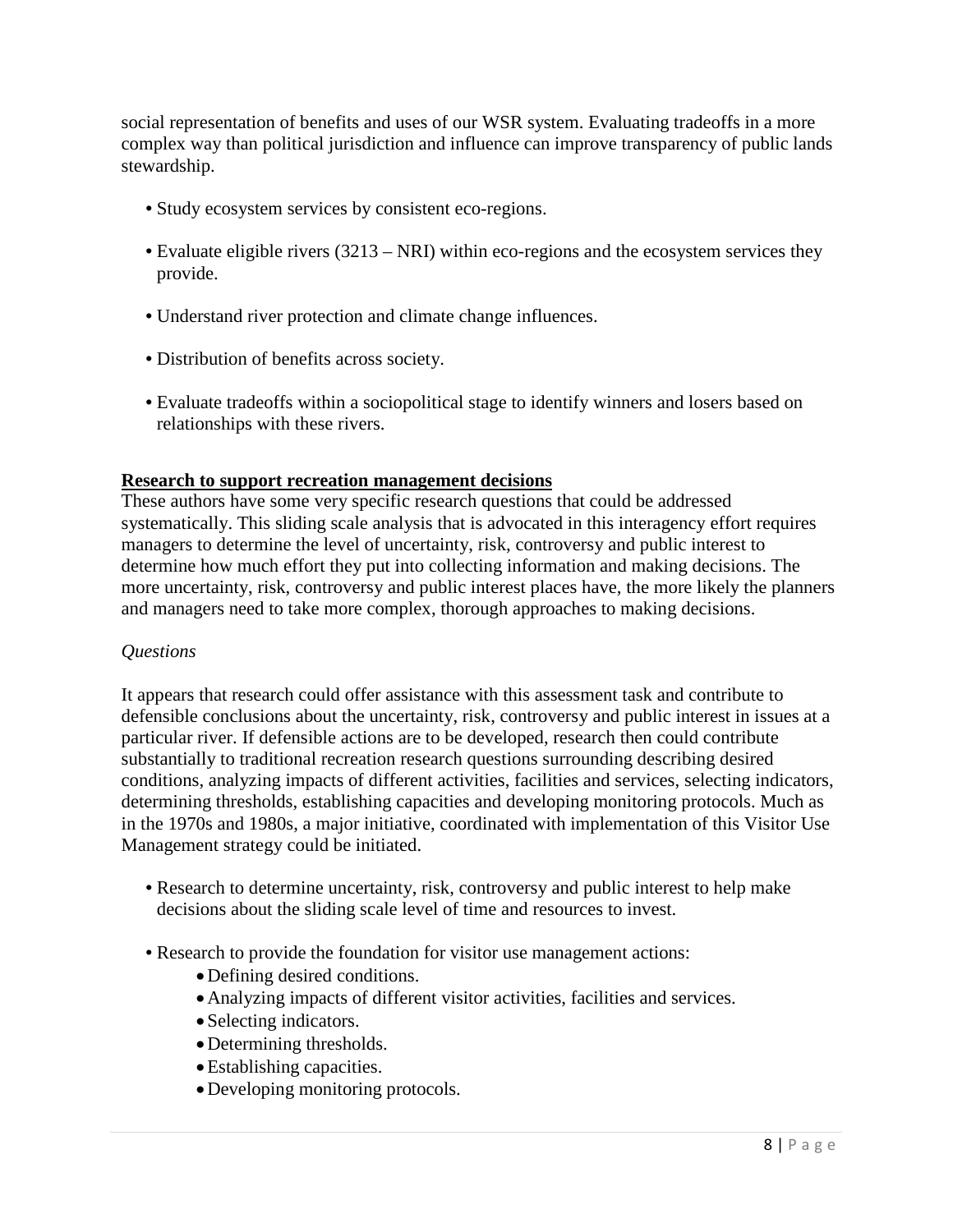## **Monitoring to understand positive and negative effects of restoration through dam removal and re-watering streams**

There are really two topics here that could be expanded to include 1) monitoring of restoration on biophysical parameters, and 2) monitoring of restoration on social uses or changes in ORVs. In this case on the White Salmon, recreation use exploded to the point that biophysical parameter are threatened. On Fossil Creek, a whole new use contingent erupted to the point they had to restrict use, both for biophysical parameters as well as impact on the original ORV of traditional values associated with American Indian meanings and uses associated with the riparian zone. Monitoring suggests recovery of fish species, but with new recreation use, restrictions were needed to protect both the biophysical and social conditions of this WSR. Surrounding dam removal and re-watering activities, there is a need for pre-removal baseline conditions determination and then be set up to capture changes in everything.

### *Questions*

These are some of the suggestions of things that should be monitored after dams are removed or streams rewatered as the uses society values about these rivers changes.

- Monitor restoration and rewilding effects on use, biophysical resources and flow of benefits.
- To obtain stakeholder input and resolve conflict.
- Maintain a multiple ORV focus on all estimates of benefits and costs.
- Determine effects on connectivity.
- Establish impact on hydrology and water quality.
- Determine contribution or threats to cultural values/meanings and traditional uses.

### **Ways to better link protected river designation and management to aquatic diversity**

In this first article, three aquatics researchers illustrated some of the effects on biodiversity, particularly protection as a Wild  $\&$  Scenic River, aquatic restoration, instream flow provisions, and adoption of more ecologically compatible land use policies on adjacent lands. Linking aquatic diversity and protection isn't as simple as just laying out protection boundaries. It's big and research could help establish these relationships and target priorities for policies and restoration in the US. In the Czech Republic, where there has been some suggestion that protecting wildness will threaten biodiversity by attracting recreation use, there is some evidence that if science is used to monitor ecosystem changes as well as the effect of management policies, biodiversity and human uses can be very compatible.

#### *Questions*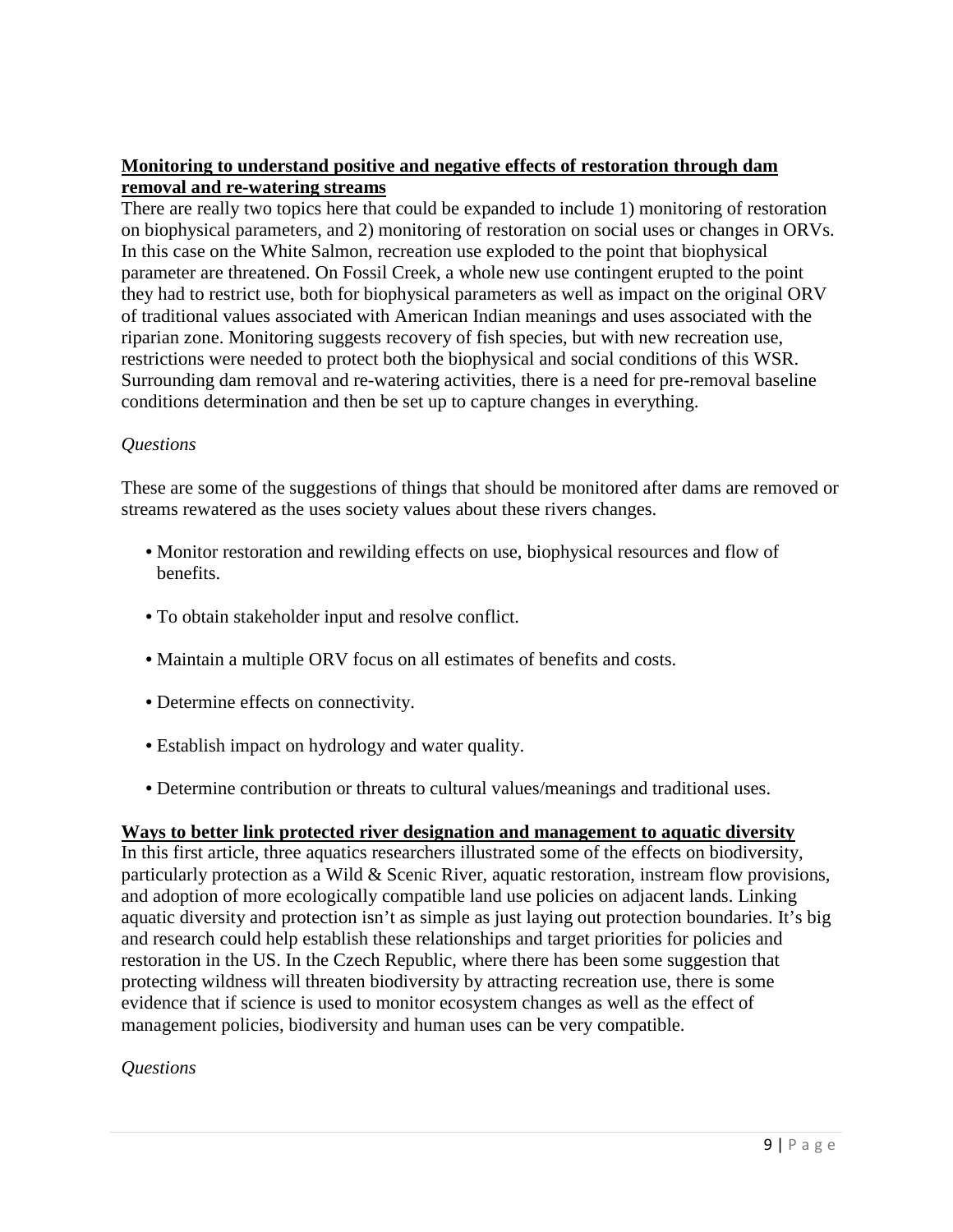To fully gain the benefits to both biodiversity and human uses, risks must be adequately understood. In this case, tying flow levels to user flows and impacts on mussels was critical to obtaining public support for restrictions. Research must contribute to development of methods of controlling introduction of non-native species if there will be human uses, we must be able to understand the effects of water removals and restoration of flow, we need to understand the implications for diversity of categorization as wild, scenic and recreational, we must understand the effects of historical activities, and understand the co-influences of designation and regulation on recreation use and benefits, as well as aquatic species.

- What are the risks/threats to native aquatic species and their habits?
- Can designation protect these species and habitats by addressing these effects?
	- •Controlling introduction of non-native species.
	- •Effects of dewatering on aquatic species and their habitats.
	- •Effects of segmentation based on classification as wild, recreational or scenic.
	- •Effects of historical activities.
	- •Effects of restoration.
	- •Effects of designation on recreation use, visitor management activities and on aquatic species.

## **Collaboration in worldwide assessments of rivers to understand human health and environmental protection policies globally**

At the University of Leeds, in the UK, we collaborate with the Wildland Research Institute, a bunch of geographers constantly thinking about how to use existing data and data gaps for evaluation of wildness character around the world. In this case, using some existing data sets, they look first of all worldwide to determine the 10% of wildest rivers based on several parameters, but mostly on the condition of headwaters and basins. Then they go continent by continent, reframing the question based on conditions found in each country. Right now we have an associate at the WRi for the next year, looking at these kinds of parameters or other data sets to allow assessment of wildness of catchments in China.

# *Questions*

From this initial analysis using these existing data sets, Dr. Carver raised research questions about the implications of some of the wildest rivers falling mainly into permafrost or desert environments, how do we improve on global data sets, how do we get more country by country analysis to allow more country to country comparisons with some standardization, what are the most logical definitions of catchment boundaries and attributes and how do we get those adopted, and the importance of national and local assessments to increase validity of conclusions being drawn from these analyses.

- What are the implications of most of the wildest rivers falling mainly into permafrost or desert environments?
- Global data sets are inconsistent, coarse scale and reliant on highly generalized data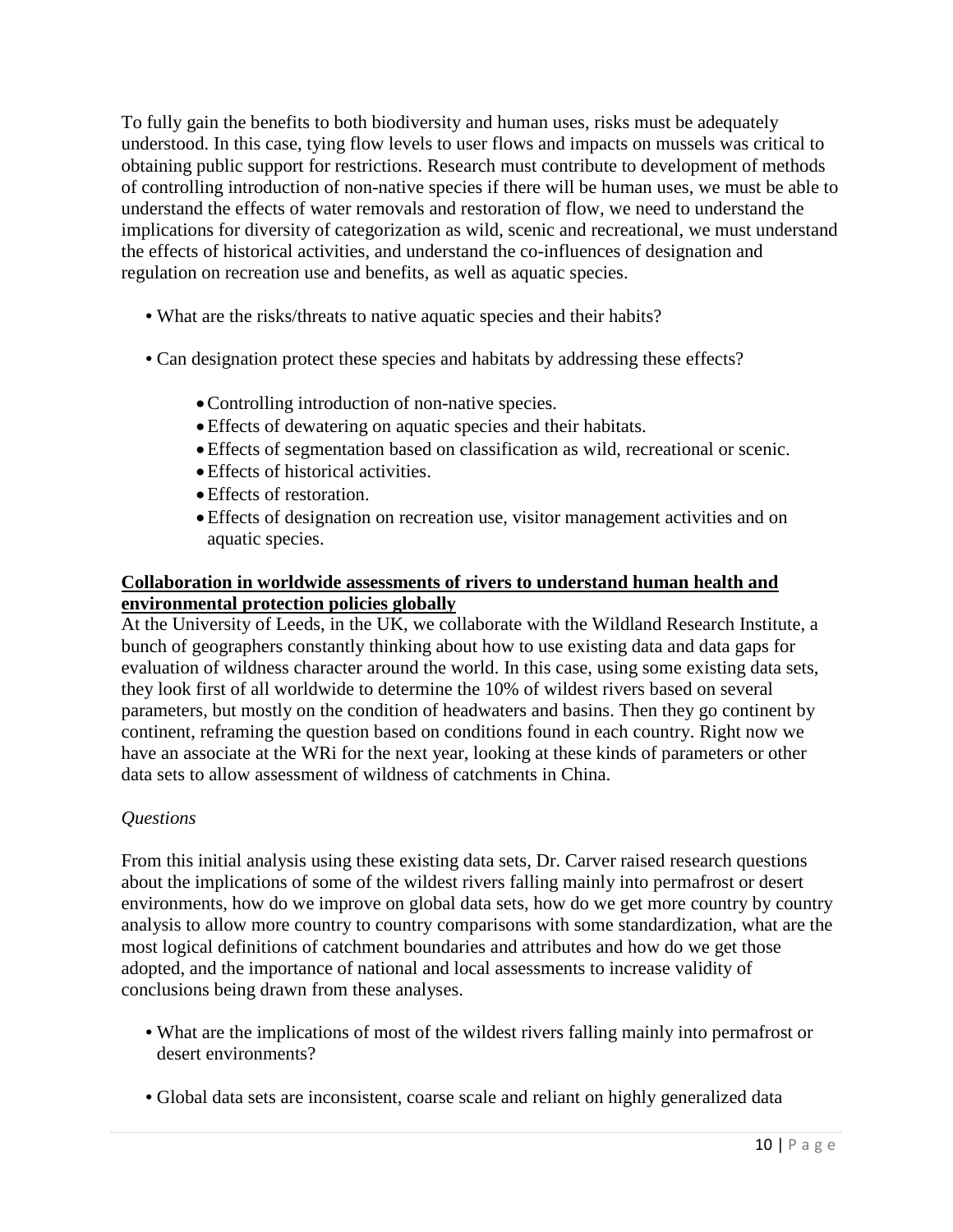sources – how do we improve them?

- Country scale is best, internally most consistent how do we get more?
- Country to country comparisons are difficult with current data.
- Definitions of catchment boundaries are questionable.
- National and local assessments are important to develop.

### **International collaboration to understand the contribution of river protection to quality of life and the environment**

We have been collaborating with China to understand the environmental history of China and how things have gone in river impacts in the past. People there seem to be thinking things are turning around, with central government and public support. This is a country that has not experienced those great rights movements that we did in the 20<sup>th</sup> Century, and so they are undertaking proposals to protect the environment and rivers in a very different context than we have. Their science issues may not be all that different, but when they talk about economic and community values of protection, these are much larger parts of the equations than they are in the US. Dr. LiPeng from the University of Yunnan is working with the Ministry of Water Resources and other agencies and universities to float a proposal for a national system of protected rivers. For one specific river in Sichuan Province this coming spring, we will be collaborating to describe the outstandingly remarkable values that need to be protected (we have many options for how to do that), determine the threats to those values that need to be managed or legislated, recommend the appropriate boundaries (across communities, across uses, across elevation and development), obtain input from the communities most affected, and make suggestions about what designation would look like (zones, catchments, categories?) and what a potential management scenario might look like (who would enforce rules, who would do education, who would monitor effects of management, etc.)?

### *Questions*

- How do we make valid recommendations for the right boundaries?
- How do we universally describe outstanding remarkable values?
- What are the primary threats to rivers and how do we assess this?
- What are the best management approaches across different types of PAs?
- What are the designation options for different political and economic situations?
- How do we incorporate desires of local communities?

### **Conclusion**

The US currently has nearly 500 named rivers and tributaries protected under the US Wild &